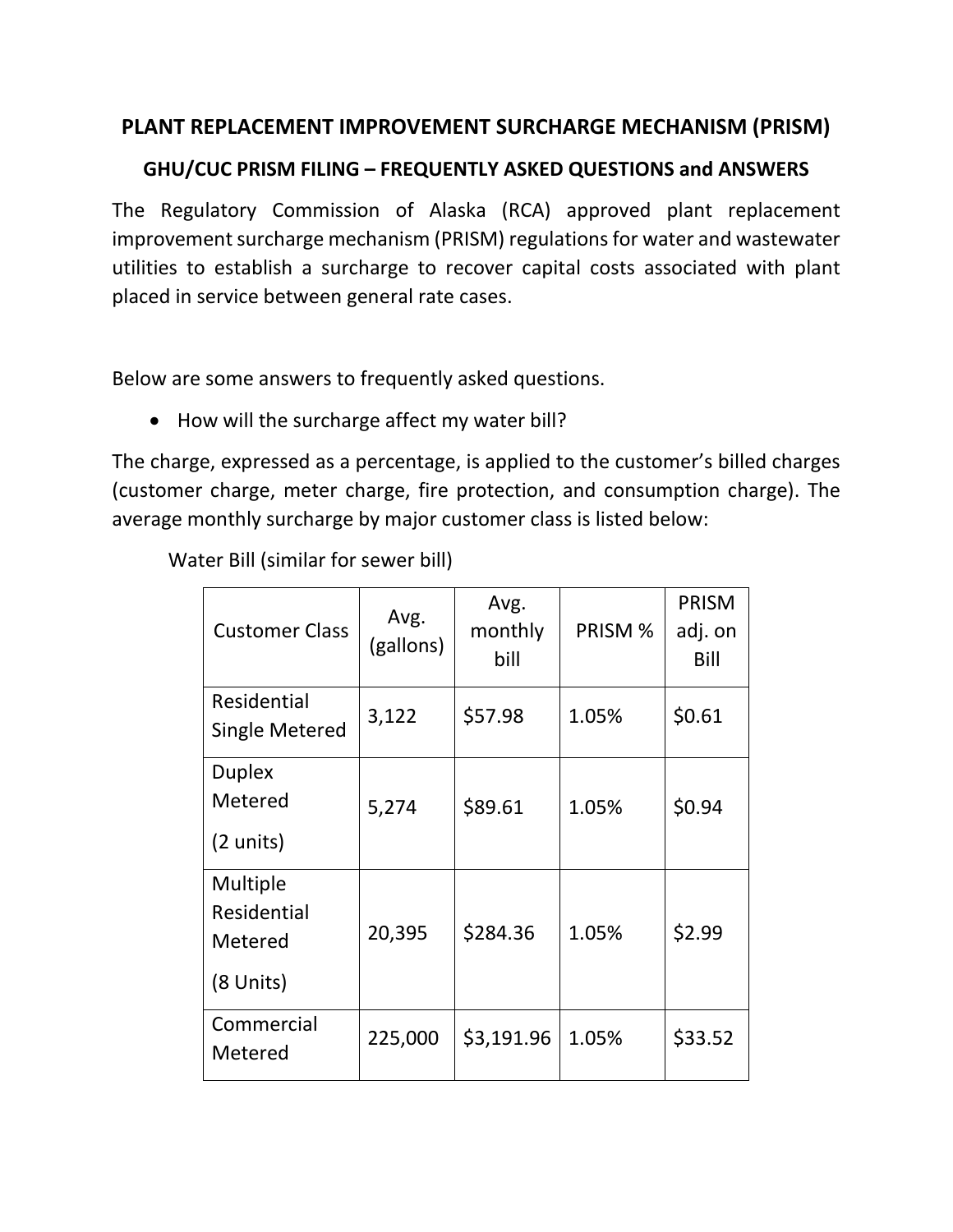• What are the current PRISM rates?

The PRISM rate for water is 1.05% and sewer is 2.09%.

• When is it effective?

Any change in rates requires approval from the RCA. These rates have been approved by the RCA and the revised PRISM rates went into effect on April 18<sup>th</sup>, 2022.

• How much money did the company invest in PRISM eligible projects and for what period?

The company invested approximately \$1.4M in PRISM eligible water projects and \$3.5M in PRISM eligible wastewater projects between January 1, 2021 and January 31, 2022.

• What is the purpose of the PRISM charge? How does PRISM benefit customers?

The Plant Replacement Improvement Surcharge Mechanism (PRISM) pays for critical infrastructure projects, including replacing and repairing water mains, fire hydrants, wastewater collection mains, lift stations and pumping equipment made of substandard materials, or otherwise in urgent need of repairs. These types of projects benefit our customers by improving the reliability of the water and wastewater systems, as well as enhancing water quality and fire protection. Delaying work on these kinds of projects could actually result in more costly problems down the road. PRISM also allows companies to fund these critical infrastructure projects on an ongoing basis, helping to create jobs in our communities and attract and retain businesses that rely on stable, efficient and cost effective water and wastewater services.